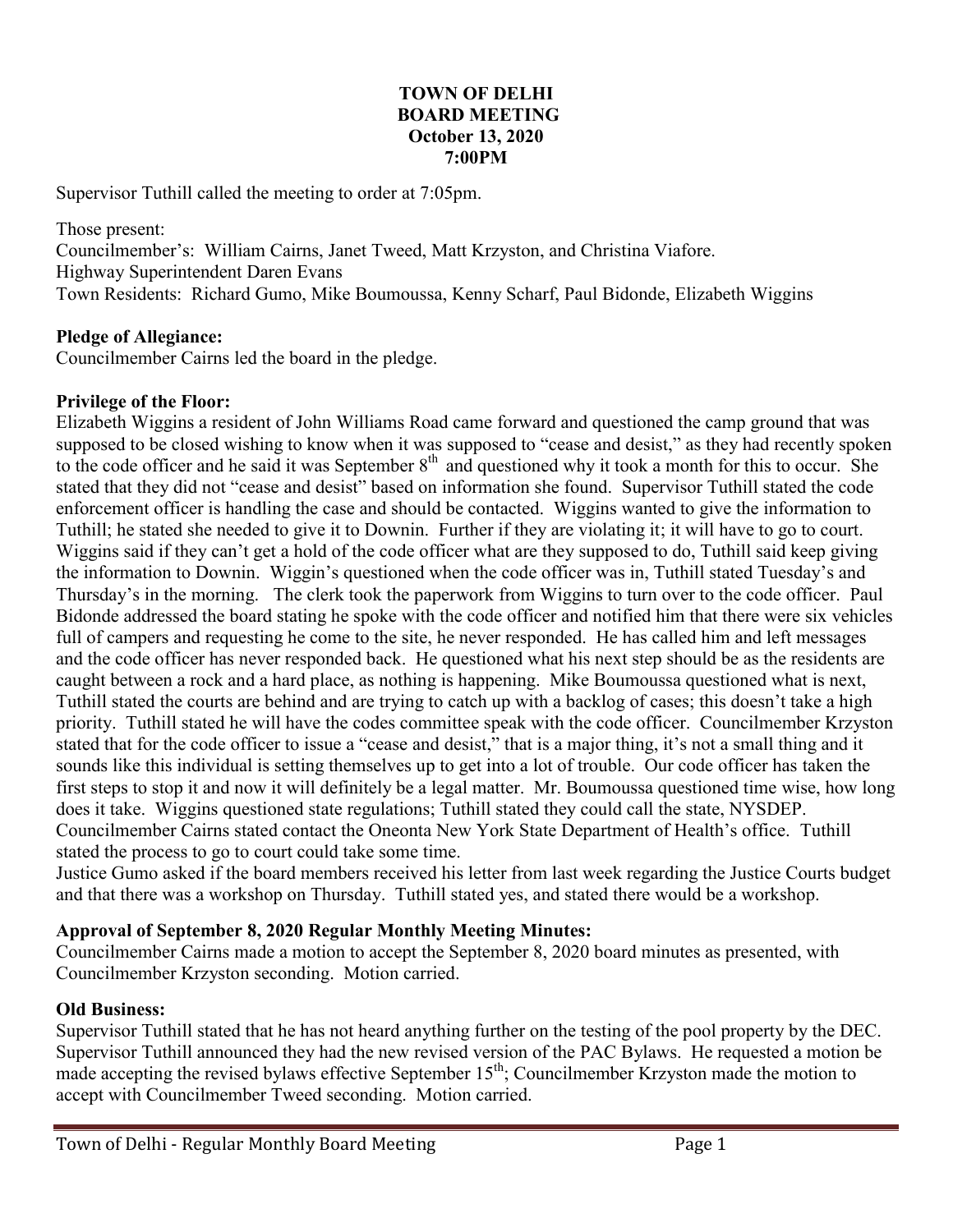Supervisor Tuthill announced the JCAP resolution done last month (Resolution No. 004 of 2020) was submitted; they are requesting basically that the section stating "Justice Richard Gumo…" be changed to "Town Court to apply for a JCAP grant." He authorized the clerk to make the change. A motion was made by Councilmember Cairns to change and seconded by Councilmember Tweed. Motion carried.

### **New Business:**

Supervisor Tuthill presented the board with a short environmental form (SEQR) which was necessary in order to pass Local Law No. 002 of 2020 Tax Cap Override. Supervisor Tuthill read the questions to the board; they then proceeded to answer questions necessary for the completion of the SEQR. Supervisor Tuthill then submitted Resolution No. 005 of 2020; RESOLUTION OF THE TOWN BOARD OF THE TOWN OF DELHI DETERMINING THAT THERE ARE NO ADVERSE IMPACTS ON THE ENVIRONMENT FROM ADOPTION OF A LOCAL LAW TO OVERRIDE THE TAX LEVY LIMIT ESTABLISHED IN GENERAL MUNICIPAL LAW §3-c**:**

# **RESOLUTION NO. 005 OF 2020**

### **TOWN OF DELHI**

### **RESOLUTION OF THE TOWN BOARD OF THE TOWN OF DELHI DETERMINING THAT THERE ARE NO ADVERSE IMPACTS ON THE ENVIRONMENT FROM ADOPTION OF A LOCAL LAW TO OVERRIDE THE TAX LEVY LIMIT ESTABLISHED IN GENERAL MUNICIPAL LAW §3-c**

**WHEREAS**, the Town Board is adopting a Local Law to Override the Tax Levy Limit established in General Municipal Law §3-c; and

**WHEREAS**, the possible environmental impacts of the adoption of this Law have been considered by the Town Board;

**NOW THEREFORE BE IT RESOLVED**, that the Town Board has determined that the adoption of a Local Law to Override the Tax Levy Limit Established in General Municipal Law

§3-c will not have significant adverse impacts on the environment; and

**WHEREUPON**, the Resolution was put to a vote and recorded as follows:

Motion made by: Councilmember Cairns Seconded by: Councilmember Krzyston Roll call:

|                        | Aye | <b>Nav</b> | Absent |
|------------------------|-----|------------|--------|
| Supervisor Tuthill     |     |            |        |
| Councilmember Krzyston |     |            |        |
| Councilmember Tweed    |     |            |        |
| Councilmember Viafore  |     |            |        |
| Councilmember Cairns   |     |            |        |
|                        |     |            |        |

Resolution No. 005 of 2020 carried.

With the above resolution being carried Supervisor Tuthill requested a motion be made to approve Local Law No. 002 of 2020 - Override the Tax Levy Limit Established in General Municipal Law §3-c. Councilmember Cairns made the motion to approve Local Law No. 002 of 2020 with Councilmember Krzyston seconding. Roll call as follows:

| Aye | Nav | Absent |
|-----|-----|--------|
|     |     |        |
|     |     |        |
|     |     |        |
|     |     |        |
|     |     |        |
|     |     |        |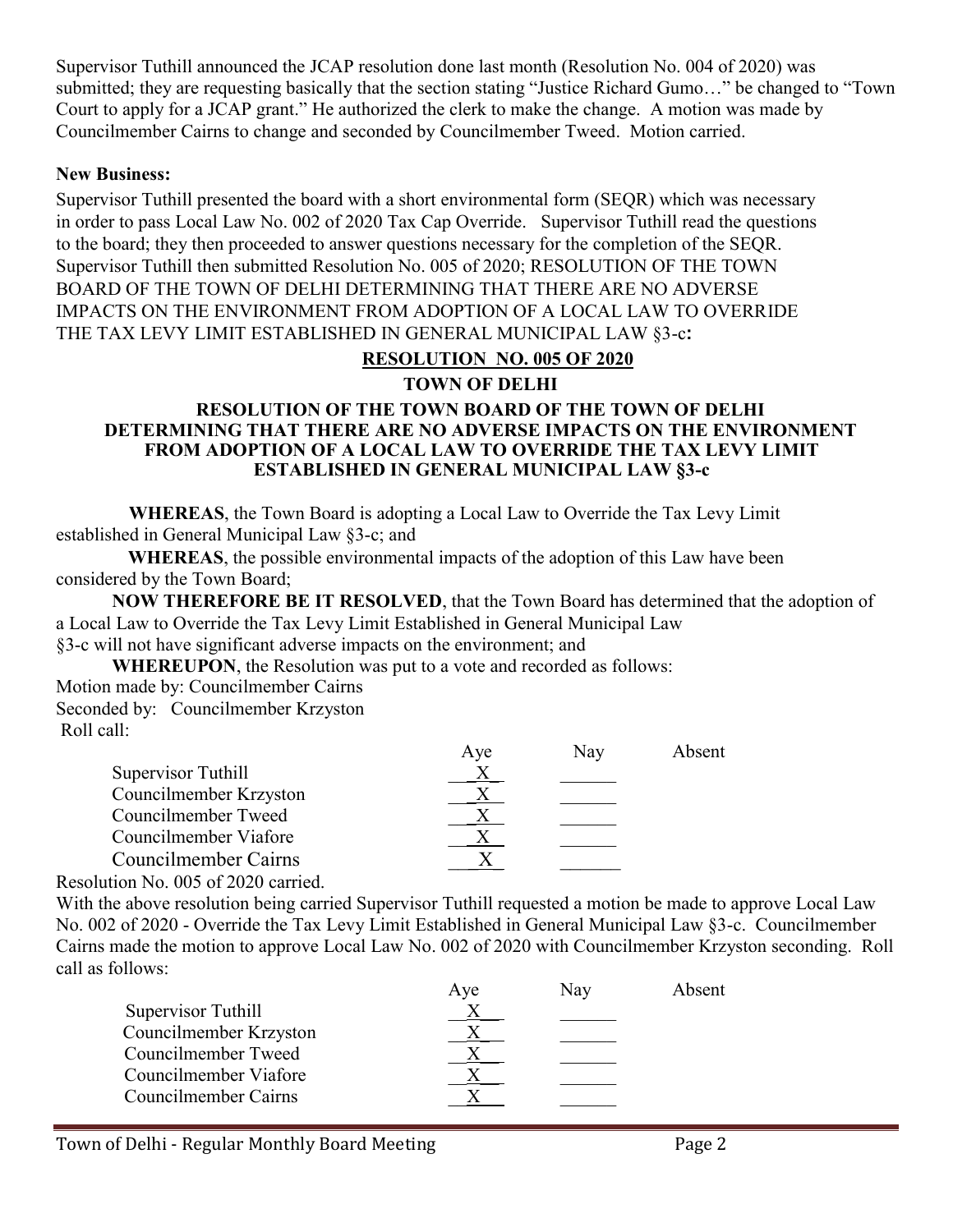Town Clerk to file Local Law 002 of 2020 with the state.

Supervisor Tuthill requested a motion be made to approve the Network Maintenance and Support Agreement with ISD for 2021, giving him permission to sign the agreement. Councilmember Tweed made the motion with Councilmember Viafore seconding. Motion carried. The clerk will mail the agreement. Supervisor Tuthill announced he had received a letter from the O'Connor Foundation approving the request for a matching \$5,000 grant to restore the 2011 F-250. He requested a motion to accept the grant and approve him signing the paperwork. Councilmember Cairns made the motion, with Councilmember Krzyston seconding. Motion carried. The clerk will mail the acceptance agreement.

Supervisor Tuthill announced we had received a copy of the Delhi Rural Fire Departments budget. He stated the breakdown by towns is not accurate as the county will have to apportion everything based on equalization rates; it may be tweaked up or down a bit for each municipality. He stated the board should not be concerned if it doesn't quite match our budget.

Supervisor Tuthill announced NYS is now requiring all municipalities, school districts etc., to come up with an emergency plan of how to operate under a pandemic or other disaster. Councilmember Viafore stated she has been to training and has an idea of what they are requiring. The clerk gave Viafore the power point presentation which she printed to her along with the governor's new law. The plan needs to be filed by April 2021. The plan needs to cover all employees/boards of the town. Councilmember Tweed will work on the plan with Viafore. They will present something at the December meeting.

 Supervisor Tuthill stated that our 2020 Fiscal Stress numbers have been released. The numbers have come out good. The financial end of it we received a "0" which is the best you can get; it means you have no problems that they are aware of from being over extended or not managing your money correctly. The second part is the environmental stress which Tuthill said is more average value homes, percentage of people on public assistance, average income per household there are many variables that go into it; Delaware County does not get a good number on it, we get a 33. This number hasn't changed since Tuthill has been supervisor. The board discussed the report.

Supervisor Tuthill announced there will be an exit meeting with the NYS Comptrollers on October 21, 2020; this meeting will conclude the pool audit.

# **Committee Reports:**

Highway/Machinery: (Councilmember's Tweed & Cairns) –Superintendent Evans gave a written report to the council members (see attached.) Supervisor Tuthill discussed with Evans the lease of the 2020 Caterpillar, the funds will come out of this year's budget. Tuthill stated that during the last budget workshop the new highway roof was not budgeted for; he has added it to the buildings. Tweed questioned the water tank asking if it was coming out of this year's budget. Evans stated the water truck is a 1973 and was donated to the town and has served us well; but it is now out of service. Evans is looking to purchase a new tank at an estimated cost of \$5,000. This \$5,000 is anticipating what we need to put it on a frame, the tank itself is \$4,000. He discussed there is two trucks it would be able to go on, more research is necessary. It will take three to four weeks to get one. Evans stated he is still pursuing the board's approval for the mechanics position; it is needed for the winter months. Our employees are starting to prepare trucks now. His report detailed the equipment issues.

**Recreation/Health/Youth:** (Councilmember's Tweed & Viafore) – Councilmember Tweed stated the pool has been closed down for the season; she thanked Brian Sprague for all his help. It has been winterized. Tweed wished to make a motion to have monies transferred from the pool savings in the amount of \$7,800.00 to pay off the pool cover to William Watson. Councilmember Viafore seconded the motion. Motion carried. Tuthill will let the bookkeeper know.

Councilmember Viafore announced there is a new app available for COVID tracking from the state. The app is downloaded and uses Bluetooth.

Councilmember Tweed announced she attended a Complete Streets meeting at the county partly for the town. She stated she questions the county regarding environmental accessibility as one of the main focuses of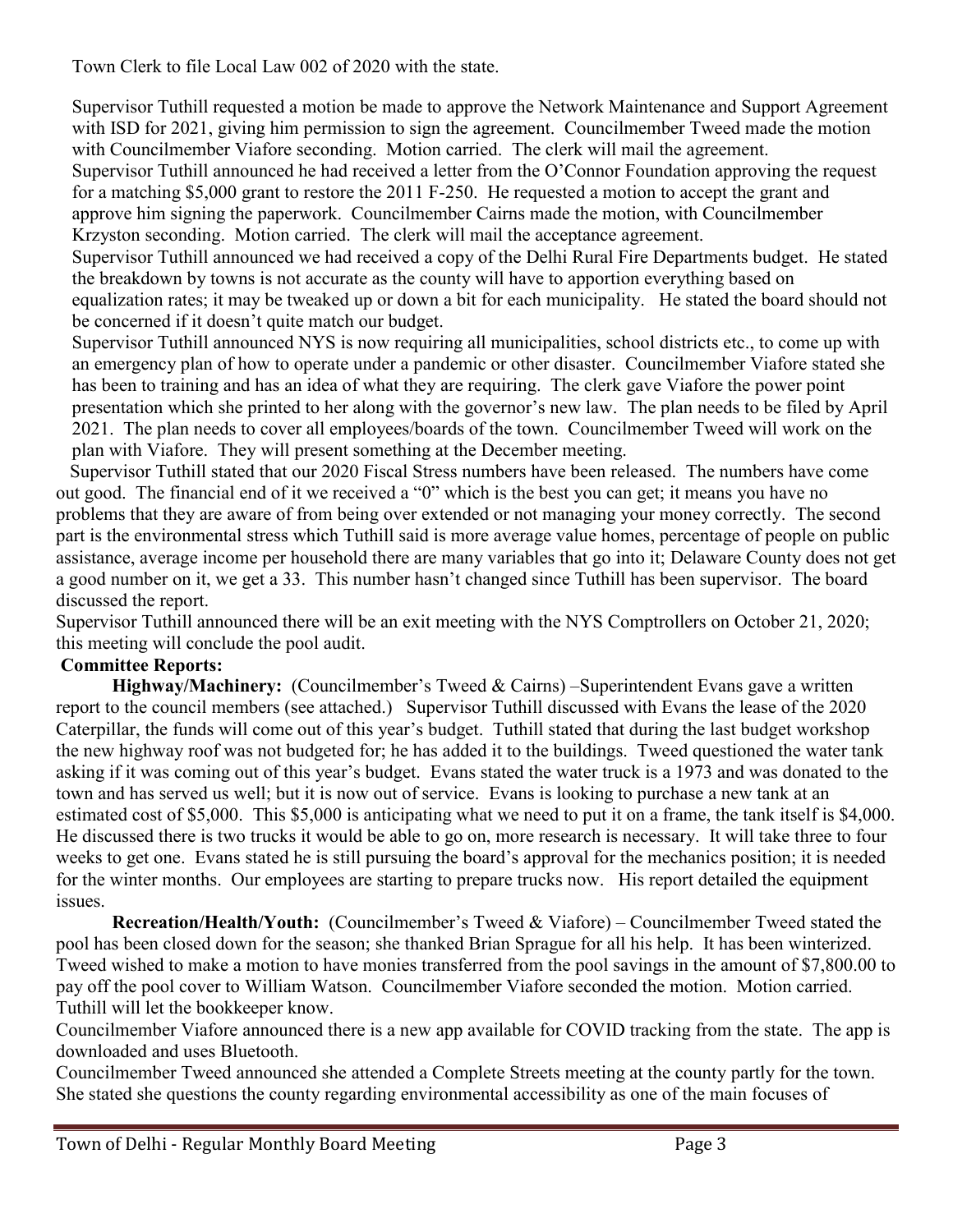complete streets is to promote walk able, age friendly communities. She feels the more they can work on the county level the better this committee can advocate for direct money to help promote activities for healthy lifestyles.

**Economic Development/Shared Services:** (Councilmen Cairns & Krzyston) – Councilmember Cairns stated the results of the housing study have been released and there is a website [www.delhinyhousing.com](http://www.delhinyhousing.com/) that anyone can access. He feels they did a good job with their overview of our situation and they identified five different areas between the village and the town with the potential for development and new housing. They did a good job looking at a wide spectrum of pricing. Councilmember Krzyston added it was meant to be what it was, a fair marketing piece for developers to get a taste of what is possible in the area. He added he hopes they can encourage people to look at it and understand what the purpose of it is. Cairns requested that IT put a link to the site on our website. Cairns stated it's a great project for shared services to continue to work together and move forward.

**Personnel:** (Councilmember Cairns & Councilmember Tweed) – N/A

**Building:** (Councilmember's Cairns & Krzyston) – Councilmember Cairns spoke with the code officer they will be getting together regarding specs and details to develop a bid proposal for the garage roof. Cairns further stated he did a quick look at town hall and it looks better with the paint job. Krzyston stated he put flex steel on the roof and requested that the clerk let him know if it leaks further. Cairns stated something needs to be done to cover the a/c outside to protect it from the elements. Krzyston announced that the court is applying for a grant to put in  $a/c$ 's.

**IT:** (Councilmember Tweed & Councilmember Viafore) – Councilmember Viafore stated she will work on getting the housing study on the site.

**CODES:** (Councilmember Cairns & Krzyston) – Supervisor Tuthill requested that the committee work with the code officer on a plan of action on the John Williams Road issue. Councilmember Cairns stated the code officer stated during their last conversation the owner had agreed to cease and desist. They will work with him.

## **CODES Monthly Report:**

A motion was made by Councilmember Krzyston to accept the September 2020 Code Report. Councilmember Viafore seconded the motion. Motion carried.

## **Justice Court Report:**

A motion was made by Councilmember Krzyston to accept the September 2020 Justice Court, Councilmember Cairns seconded. Motion carried.

## **Clerk's Monthly Report:**

A motion was made by Councilmember Krzyston to accept the September 2020 Clerk Report, Councilmember Cairns seconded, motion carried.

## **Supervisor's Financial Report:**

Supervisor Tuthill presented the board with the September 2020 Supervisors Report. Councilmember Tweed made the motion to accept as presented with Councilmember Viafore seconded. Motion carried.

## **Supervisor's County Report:**

Supervisor Tuthill stated they are still working on the budget. There will be a presentation by DPW on their three building project at the county meeting tomorrow. He gave an update on the new mental health facility, they are making progress. It will be a two story building.

## **Abstracts:**

A motion was then made by Councilmember Cairns to approve Abstract No. 0010- 2020 Accounts A-SF Voucher No. 00341 – 00391 = \$161,302.27, Account TA Voucher No. 00163 – 00165 = \$7,475.62; total vouchers \$168,777.89. Councilmember Viafore seconded the motion. Motion carried.